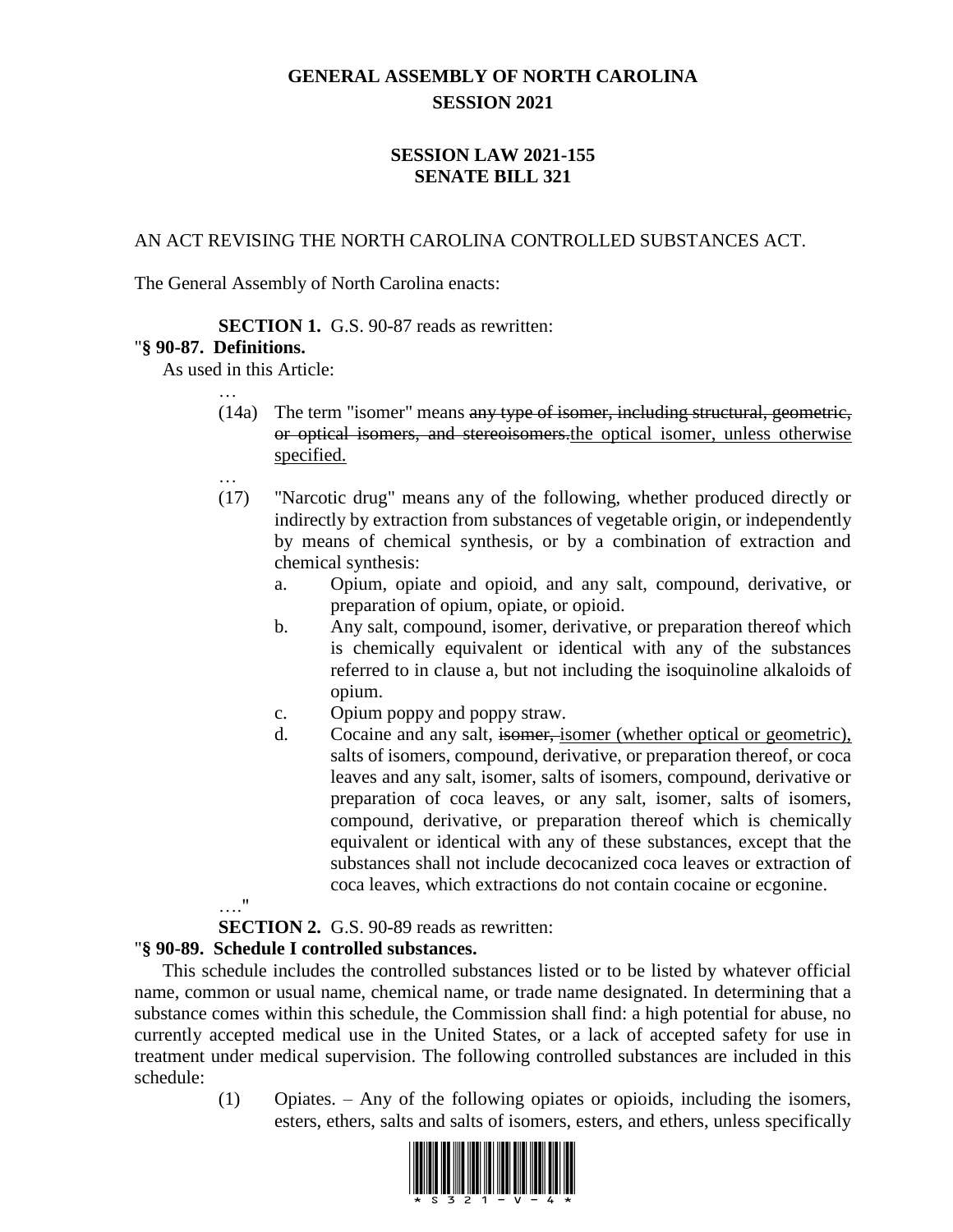excepted, or listed in another schedule, whenever the existence of such isomers, esters, ethers, and salts is possible within the specific chemical designation:

…

- hh. Levophenacylmorphan. For purposes of this sub-subdivision only, the term "isomer" includes the optical and geometric isomers.
- … mmm.

3,4-dichloro-N-[2-(dimethylamino)cyclohexyl]-N-isopropylbenz amide (also known as Isopropyl-U-47700).

nnn.

2-(3,4-dichlorophenyl)-N-[2-(dimethylamino)cyclohexyl]-N-met hylacetamide (also known as U-51754).

ooo.

2-(2,4-dichlorophenyl)-N-[2-(dimethylamino)cyclohexyl]-N-met hylacetamide (also known as U-48800).

ppp. Isotonitazene.

- qqq. Metonitazene.
- rrr. Brorphine.
- (1a) Fentanyl derivatives. Any compounds Unless specifically excepted, listed in another schedule, or contained within a pharmaceutical product approved by the United States Food and Drug Administration, any compound structurally derived from the derived from  $\mathbf{r}$ N-[1-(2-phenylethyl)-4-piperidinyl]-N-phenylpropanamide (Fentanyl) by any substitution on or replacement of the phenethyl group, any substitution on the piperidine ring, any substitution on or replacement of the propanamide group, any substitution on the anilido phenyl group, or any combination of the above unless specifically excepted or listed in another schedule to include their salts, isomers, and salts of isomers. Fentanyl derivatives include, but are not limited to, the following: …
- (2) Opium derivatives. Any of the following opium derivatives, including their salts, isomers, isomers (whether optical, positional, or geometric), and salts of isomers, unless specifically excepted, or listed in another schedule, whenever the existence of such salts, isomers, and salts of isomers is possible within the specific chemical designation:
	- …

…

- (3) Hallucinogenic substances. Any material, compound, mixture, or preparation which contains any quantity of the following hallucinogenic substances, including their salts, isomers, and salts of isomers, unless specifically excepted, or listed in another schedule, whenever the existence of such salts, isomers, isomers (whether optical, positional, or geometric), and salts of isomers is possible within the specific chemical designation:
	- nn. Substituted tryptamines. Any compound, unless specifically excepted, specifically named in this schedule, or listed under a different schedule, structurally derived from 2-(1H-indol-3-yl)ethanamine (i.e., tryptamine) by mono- or di-substitution of the amine nitrogen with alkyl or alkenyl groups or by inclusion of the amino nitrogen atom in a cyclic structure whether or not the compound is further substituted at the alpha position with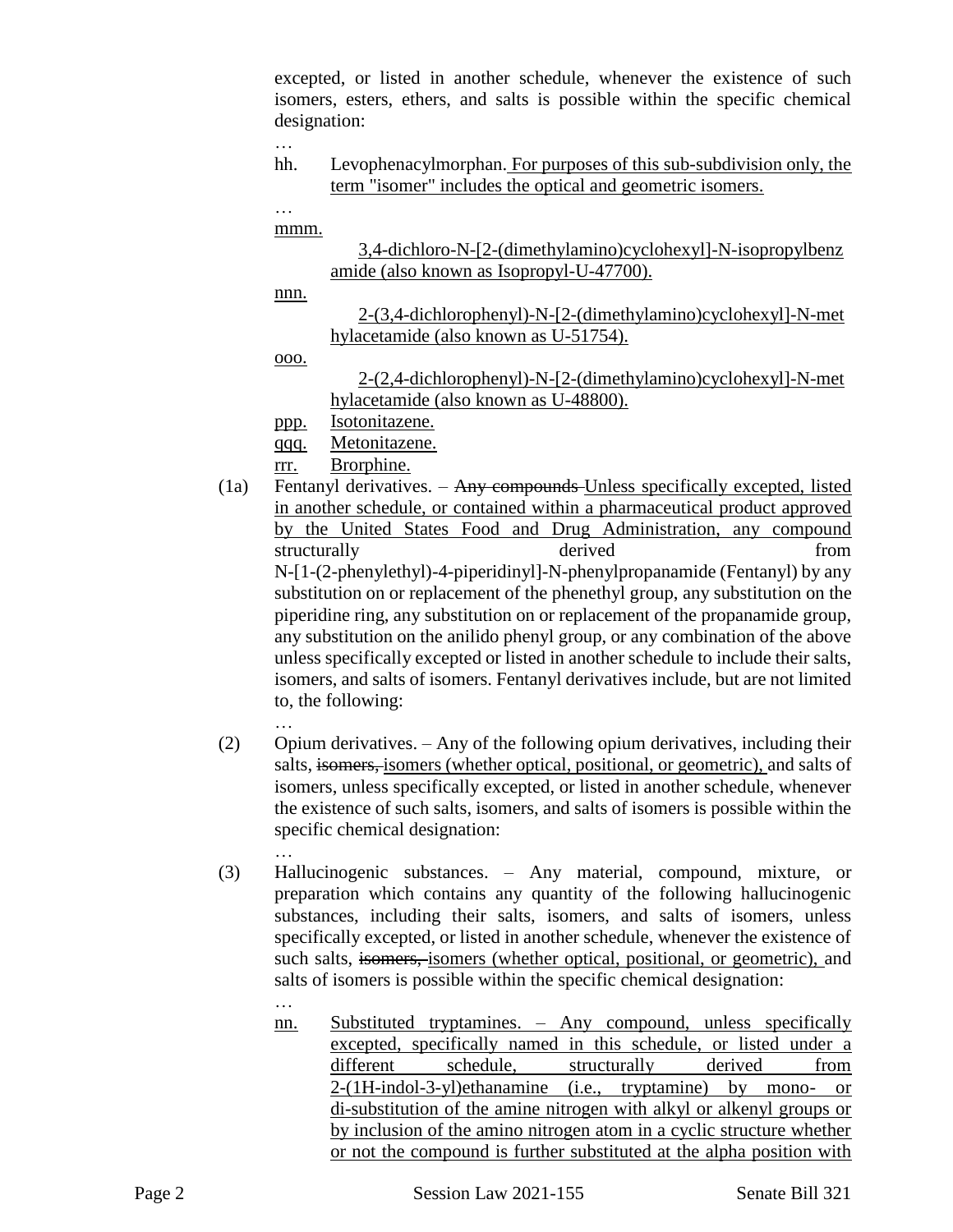an alkyl group or whether or not further substituted on the indole ring to any extent with any alkyl, alkoxy, halo, hydroxyl, or acetoxy groups. Substances in this class include, but are not limited to: 4-AcO-DiPT (4-acetoxy-N,N-diisopropyltryptamine), 4-HO-MPMI ((R)-3-(N-methylpyrrolidin-2-ylmethyl)-4-hydoxyindole), and DALT (N,N-diallyltryptamine).

- oo. Substituted phenylcyclohexylamines. Any compound, unless specifically excepted or unless listed in another schedule, or contained within a pharmaceutical product approved by the United States Food and Drug Administration, any material, compound, mixture, or preparation containing a phenylcyclohexylamine structure, with or without any substitution on the phenyl ring, any substitution on the cyclohexyl ring, any replacement of the phenyl ring with a thiophenyl or benzothiophenyl ring, with or without substitution on the amine with alkyl, dialkyl, or alkoxy substituents, inclusion of the nitrogen in a cyclic structure, or any combination of the above. Substances in this class include, but are not limited to: BCP (benocyclidine), PCMPA ((phenylcyclohexyl(methoxypropylamine)), and Hydroxy-PCP ((hydroxyphenyl)cyclohexylpiperidine).
- (4) Systemic depressants. Any material compound, mixture, or preparation which contains any quantity of the following substances having a depressant effect on the central nervous system, including its salts, isomers, and salts of isomers whenever the existence of such salts, isomers, and salts of isomers is possible within the specific chemical designation, unless specifically excepted or unless listed in another schedule:
	- …
	- g. Clonazolam.
	- h. Flualprazolam.
	- i. Flubromazolam.
- (5) Stimulants. Unless specifically excepted or unless listed in another schedule, any material, compound, mixture, or preparation that contains any quantity of the following substances having a stimulant effect on the central nervous system, including its salts, isomers, and salts of isomers:
	- …
	- h. 4-methylmethcathinone (also known as mephedrone). For this compound, the term "isomer" includes the optical, positional, or geometric isomer.
	- i. 3,4-Methylenedioxypyrovalerone (also known as MDPV). For this compound, the term "isomer" includes the optical, positional, or geometric isomer.
	- j. Substituted cathinones. A compound, other than bupropion, that is structurally derived from 2-amino-1-phenyl-1-propanone by modification in any of the following ways: (i) by substitution in the phenyl ring to any extent with alkyl, alkoxy, alkylenedioxy, haloalkyl, or halide substituents, whether or not further substituted in the phenyl ring by one or more other univalent substituents; (ii) by substitution at the 3-position to any extent; or (iii) by substitution at the nitrogen atom with alkyl, dialkyl, benzyl, or methoxybenzyl groups or by inclusion of the nitrogen atom in a cyclic structure. For the purpose of this paragraph, the term "isomer" includes the optical, positional, or geometric isomer.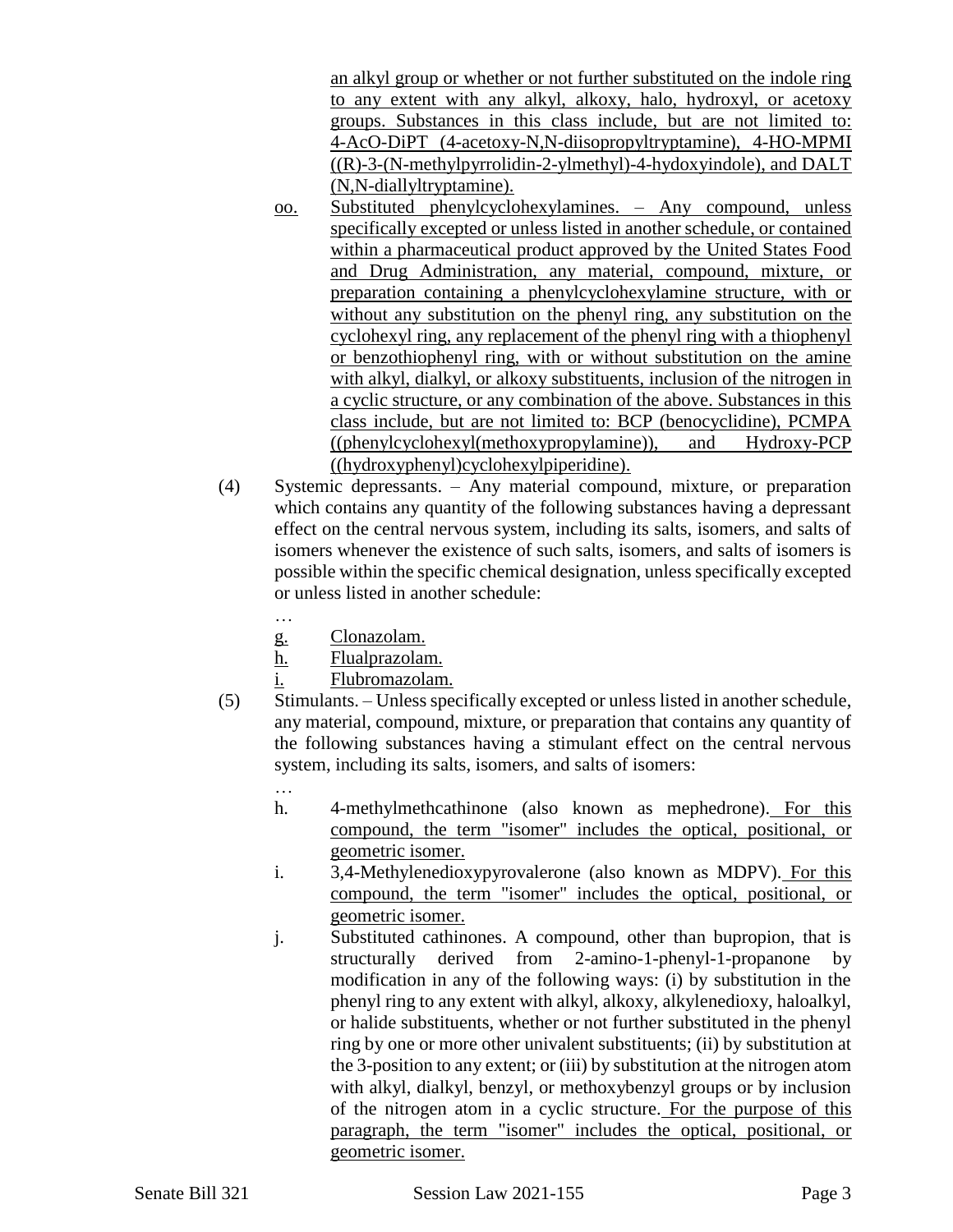… (6) NBOMe compounds. – Any material compound, mixture, or preparation which contains any quantity of the following substances, including its salts, isomers, isomers (whether optical, positional, or geometric), and salts of isomers whenever the existence of such salts, isomers, and salts of isomers is possible within the specific chemical designation unless specifically excepted or unless listed in another schedule:

- … (8) Substituted phenethylamines. – This includes any compound, unless specifically excepted, specifically named or included in another subset in this schedule, or listed under a different schedule, structurally derived from phenylethan-2-amine by substitution on the phenyl ring in any of the following ways, that is to say, by substitution with a fused methylenedioxy ring, fused furan ring, or fused tetrahydrofuran ring; by substitution with two alkoxy groups; by substitution with one alkoxy and either one fused furan, tetrahydrofuran, or tetrahydropyran ring system; or by substitution with two fused ring systems from any combination of the furan, tetrahydrofuran, or tetrahydropyran ring systems. Whether or not the compound is further modified in any of the following ways, that is to say: (i) by substitution of phenyl ring by any halo, hydroxyl, alkyl, trifluoromethyl, alkoxy, or alylthio groups, (ii) by substitution at the 2-position by any alkyl groups, or (iii) by substitution at the 2-amino nitrogen atom with alkyl, dialkyl, benzyl, hydroxybenzyl, methylenedioxybenzyl, or methoxybenzyl groups. Substances in this class include, but are not limited to: 2C-I (4-Iodo-2,5-dimethoxyphenethylamine), APDB ((2-aminopropyl)-2,3-dihydrobenzofuran), MBDB (3,4-methylenedioxy-N-methylbutanamine), and 2C-I-NBOH (N-(2-hydroxybenzyl)-4-iodo-2,5-dimethoxyphenethylamine).
- (9) N-Benzyl phenethylamines. Unless specifically excepted or listed in another schedule, or contained within a pharmaceutical product approved by the United States Food and Drug Administration, any material, compound, mixture, or preparation, including its salts, isomers (whether optical, geometric, or positional), esters, or ethers, and salts of isomers, esters, or ethers, whenever the existence of such salts is possible within any of the following specific chemical designations, any compound containing a phenethylamine structure without a beta-keto group, with substitution on the nitrogen atom of the amino group with a benzyl substituent, with or without substitution on the phenyl or benzyl ring to any extent with alkyl, alkoxy, thio, alkylthio, halide, fused alkylenedioxy, fused furan, fused benzofuran, or fused tetrahydropyran substituents, whether or not further substituted on a ring to any extent, with or without substitution at the alpha position by any alkyl substituent. Substances in this class include, but are not limited to: 25B-NBOH

(4-bromo-2,5-dimethoxy-[N-(2-hydroxybenzyl)]phenethylamine), 25I-NBF (4-iodo-2,5-dimethoxy-[N-(2-fluorobenzyl)]phenethylamine), and 25C-NBMD

(4-chloro-2,5-dimethoxy-[N-(2,3-methylenedioxybenzyl)]phenethylamine)." **SECTION 3.** G.S. 90-90(1) reads as rewritten:

"(1) Any of the following substances whether produced directly or indirectly by extraction from substances of vegetable origin, or independently by means of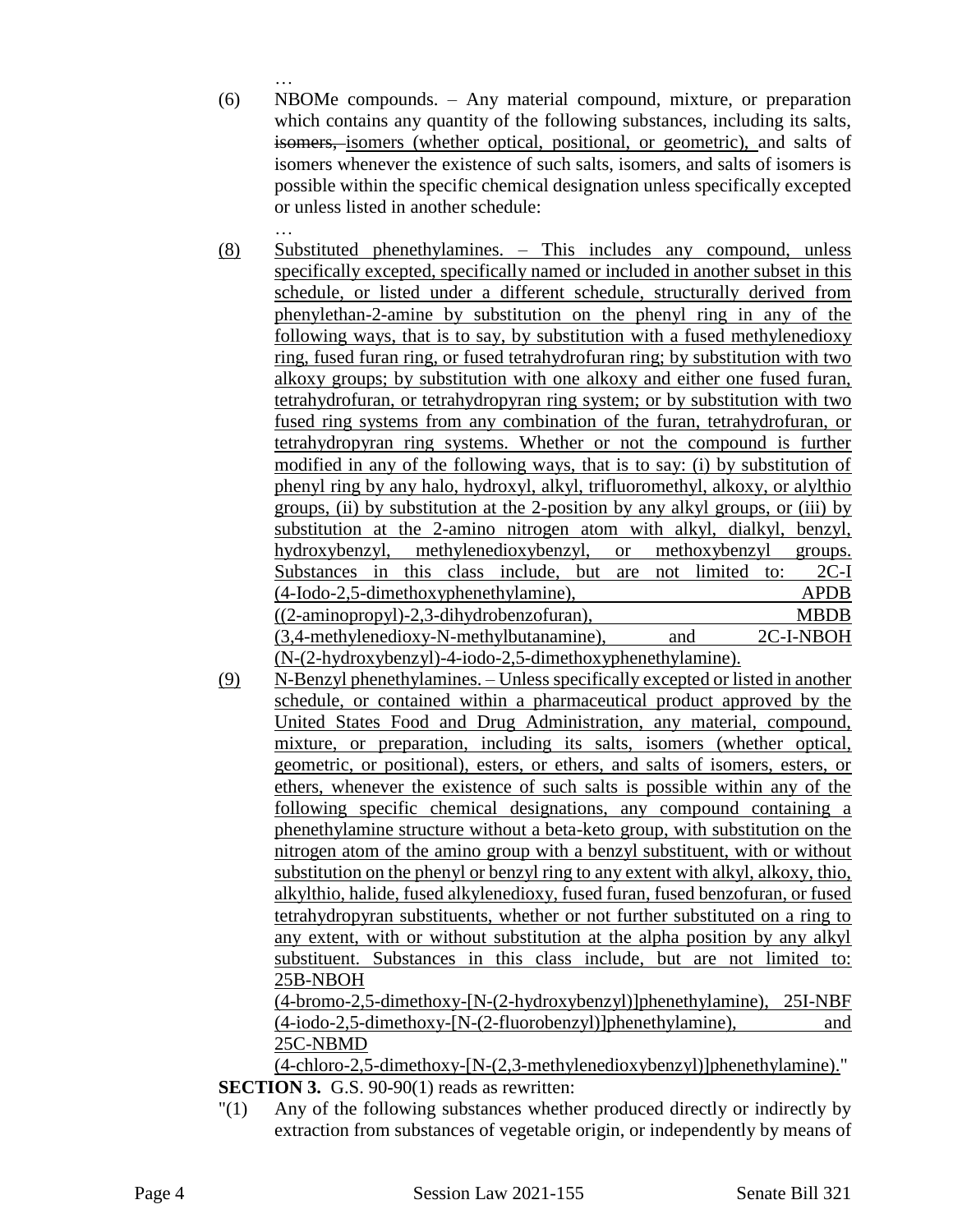chemical synthesis, or by a combination of extraction and chemical synthesis, unless specifically excepted or unless listed in another schedule:

d. Cocaine and any salt, isomer, isomer (whether optical or geometric), salts of isomers, compound, derivative, or preparation thereof, or coca leaves and any salt, isomer, salts of isomers, compound, derivative, or preparation of coca leaves, or any salt, isomer, salts of isomers, compound, derivative, or preparation thereof which is chemically equivalent or identical with any of these substances, except that the substances shall not include decocanized coca leaves or extraction of coca leaves, which extractions do not contain cocaine or ecgonine.

## **SECTION 4.** G.S. 90-90(2) reads as rewritten:

"(2) Any of the following opiates or opioids, including their isomers, esters, ethers, salts, and salts of isomers, whenever the existence of such isomers, esters, ethers, and salts is possible within the specific chemical designation unless specifically exempted or listed in other schedules:

… h2. Norfentanyl (N-phenyl-N-(piperidin-4-yl) propionamide). …."

## **SECTION 5.** G.S. 90-91(j) reads as rewritten:

"(j) Any material, compound, mixture, or preparation which contains any quantity of the following substances having a stimulant effect on the central nervous system, including its salts, isomers, isomers (whether optical, positional, or geometric), and salts of said isomers whenever the existence of such salts, isomers, and salts of isomers is possible within the specific chemical designation, unless specifically excluded or listed in some other schedule.

- 1. Benzphetamine.
- 2. Chlorphentermine.
- 3. Clortermine.

…

…."

- 4. Repealed by Session Laws 1987, c. 412, s. 10.
- 5. Phendimetrazine."
- **SECTION 6.** G.S. 90-92(a) reads as rewritten:

## "**§ 90-92. Schedule IV controlled substances.**

(a) This schedule includes the controlled substances listed or to be listed by whatever official name, common or usual name, chemical name, or trade name designated. In determining that a substance comes within this schedule, the Commission shall find: a low potential for abuse relative to the substances listed in Schedule III of this Article; currently accepted medical use in the United States; and limited physical or pyschological dependence relative to the substances listed in Schedule III of this Article. The following controlled substances are included in this schedule:

- (1) Depressants. Unless specifically excepted or unless listed in another schedule, any material, compound, mixture, or preparation which contains any quantity of the following substances, including its salts, isomers, and salts of isomers whenever the existence of such salts, isomers, and salts of isomers is possible within the specific chemical designation:
	- m1. Desalkylflurazepam.
	- … n2. Diclazepam.
	- …

…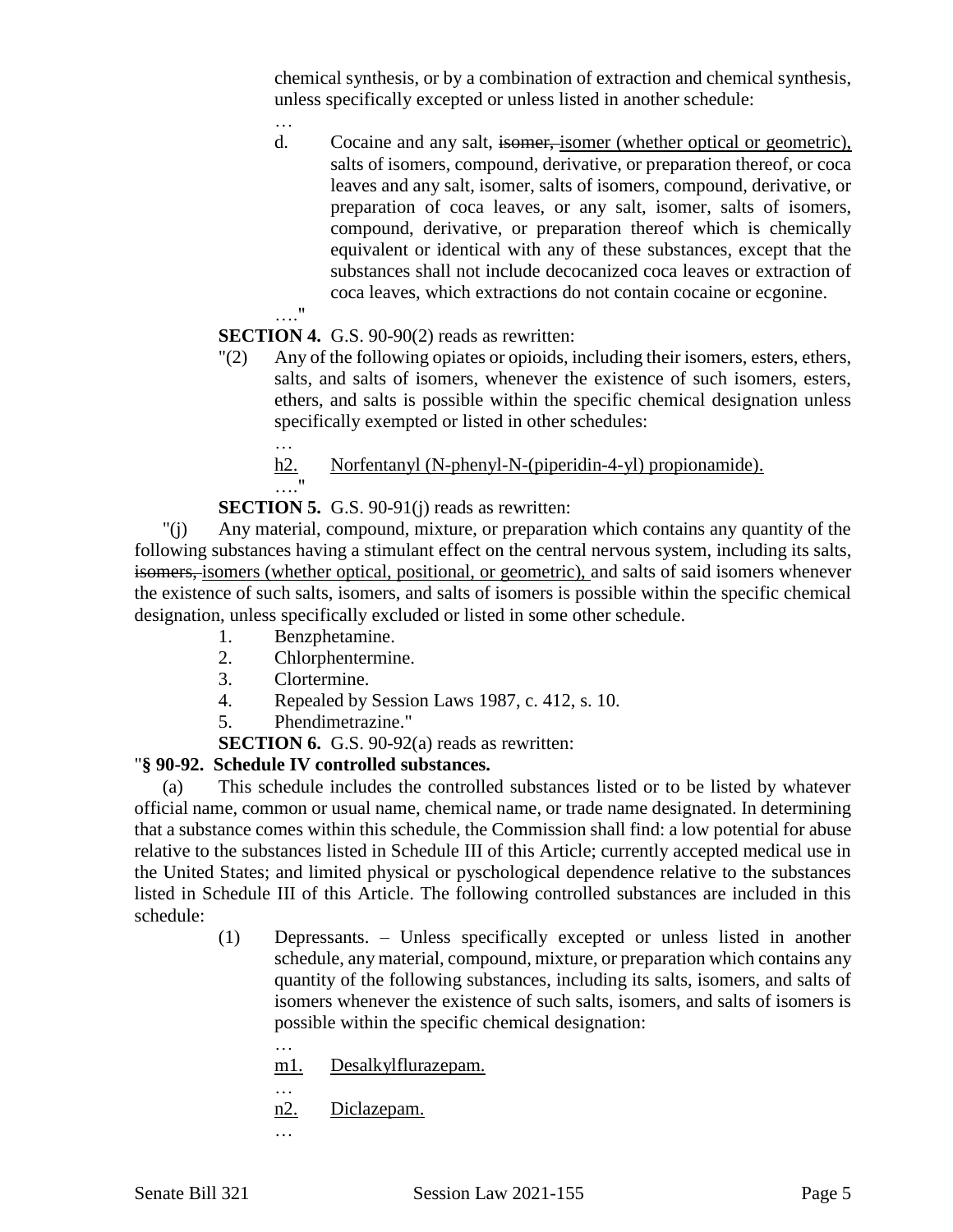- zz. Designer benzodiazepines. Unless specifically excepted or listed in another schedule, or contained within a pharmaceutical product approved by the United States Food and Drug Administration, any material, compound, derivative, mixture, or preparation, including its salts, isomers, salts of isomers, halogen analogues, or homologues, whenever the existence of such salts, isomers, or salts of isomers, halogen analogues, or homologues is possible within the specific chemical designation, structurally derived from 1,4 benzodiazepine by substitution at the 5 position with a phenyl ring system (which may be further substituted), whether or not the compound is further modified in any of the following ways:
	- 1. By substitution at the 2 position with a ketone;
	- 2. By substitution at the 3 position with a hydroxyl group or ester group, which itself may be further substituted;
	- 3. By a fused triazole ring at the 1,2 position, which itself may be further substituted;
	- 4. By a fused imidazole ring at the 1,2 position, which itself may be further substituted;
	- 5. By a fused oxazolidine ring at the 4,5 position, which itself may be further substituted;
	- 6. By a fused oxazine ring at the 4,5 position, which itself may be further substituted;
	- 7. By substitution at the 7 position with a nitro group;<br>8. By substitution at the 7 position with a halogen group
	- By substitution at the 7 position with a halogen group; or
	- 9. By substitution at the 1 position with an alkyl group, which itself may be further substituted.
- (2) Any material, compound, mixture, or preparation which contains any of the following substances, including its salts, or isomers and salts of such isomers, whenever the existence of such salts, isomers, and salts of isomers is possible:
	- a. Fenfluramine. For this compound, the term "isomer" includes the optical, positional, or geometric isomer.
	- b. Pentazocine.
- …."

**SECTION 7.** G.S. 90-95(d)(2) reads as rewritten:

- "(2) A controlled substance classified in Schedule II, III, or IV shall be guilty of a Class 1 misdemeanor. If the controlled substance exceeds four tablets, capsules, or other dosage units or equivalent quantity of hydromorphone or if the quantity of the controlled substance, or combination of the controlled substances, exceeds one hundred tablets, capsules or other dosage units, or equivalent quantity, the violation shall be punishable as a Class I felony. If the controlled substance is methamphetamine, amphetamine, phencyclidine, or cocaine cocaine, fentanyl, or carfentanil and any salt, isomer, salts of isomers, compound, derivative, or preparation thereof, or coca leaves and any salt, isomer, salts of isomers, compound, derivative, or preparation of coca leaves, or any salt, isomer, salts of isomers, compound, derivative or preparation thereof which is chemically equivalent or identical with any of these substances (except decocanized coca leaves or any extraction of coca leaves which does not contain cocaine or ecgonine), the violation shall be punishable as a Class I felony."
- **SECTION 8.** G.S. 90-95(h)(3) reads as rewritten: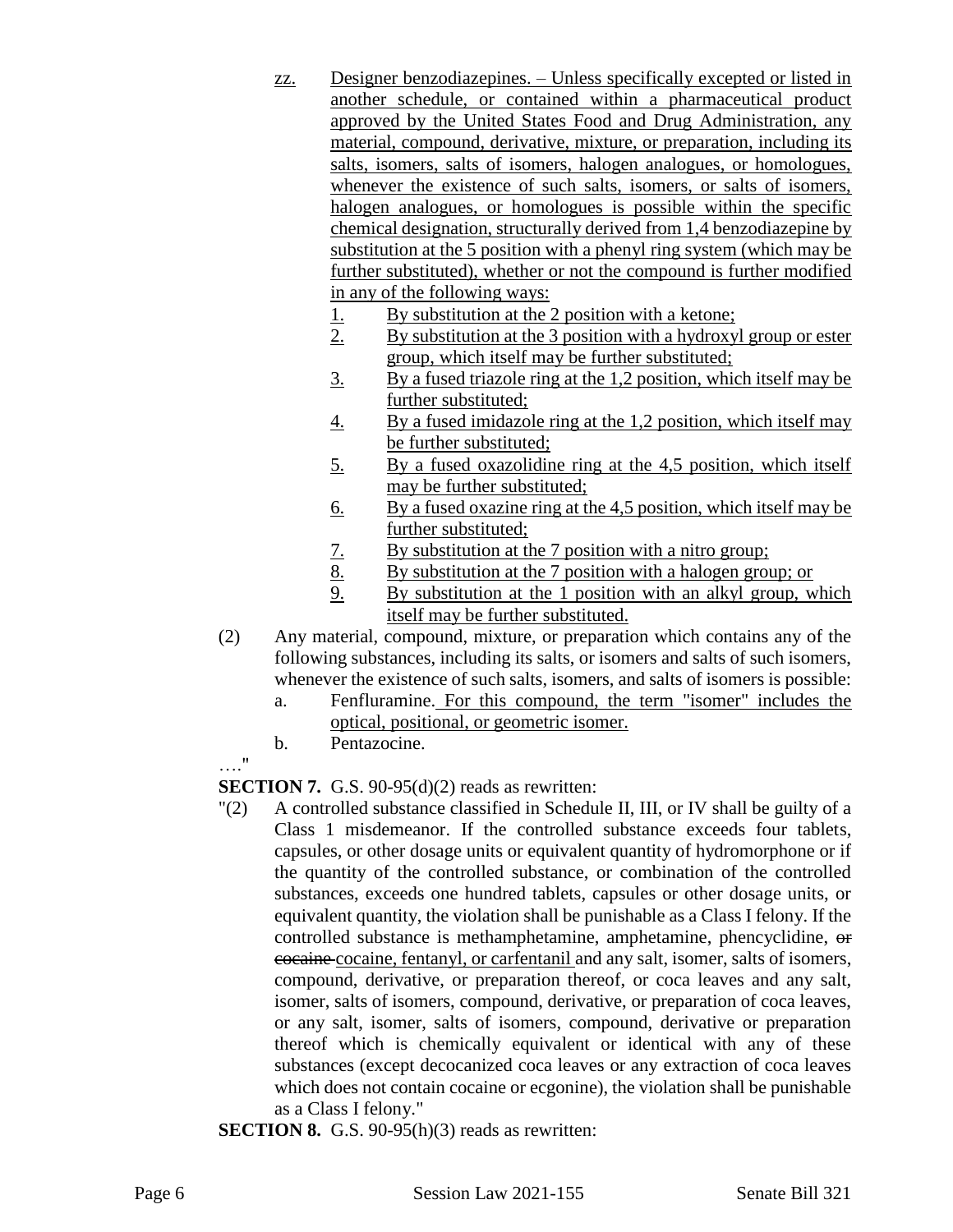- "(3) Any person who sells, manufactures, delivers, transports, or possesses 28 grams or more of cocaine and any salt, isomer, isomer (whether optical or geometric), salts of isomers, compound, derivative, or preparation thereof, or any coca leaves and any salt, isomer, salts of isomers, compound, derivative, or preparation of coca leaves, and any salt, isomer, salts of isomers, compound, derivative or preparation thereof which is chemically equivalent or identical with any of these substances (except decocainized coca leaves or any extraction of coca leaves which does not contain cocaine) or any mixture containing such substances, shall be guilty of a felony, which felony shall be known as "trafficking in cocaine" and if the quantity of such substance or mixture involved:
	- a. Is 28 grams or more, but less than 200 grams, such person shall be punished as a Class G felon and shall be sentenced to a minimum term of 35 months and a maximum term of 51 months in the State's prison and shall be fined not less than fifty thousand dollars (\$50,000);
	- b. Is 200 grams or more, but less than 400 grams, such person shall be punished as a Class F felon and shall be sentenced to a minimum term of 70 months and a maximum term of 93 months in the State's prison and shall be fined not less than one hundred thousand dollars (\$100,000);
	- c. Is 400 grams or more, such person shall be punished as a Class D felon and shall be sentenced to a minimum term of 175 months and a maximum term of 222 months in the State's prison and shall be fined at least two hundred fifty thousand dollars (\$250,000)."

**SECTION 8.5.** G.S. 90-93(a)(4) reads as rewritten:

- "(4) Anticonvulsants. Unless specifically exempted or excluded or unless listed in another schedule, any material, compound, mixture, or preparation which contains any quantity of the following substances having a stimulant effect on the central nervous system, including its salts, isomers, and salts of isomers:
	- a. Ezogabine.
	- b. Lacosamide.
	- c. Brivaracetam.
	- d. Pregabalin.
	- e. Cenobamate.
	- f. Lasmiditan."